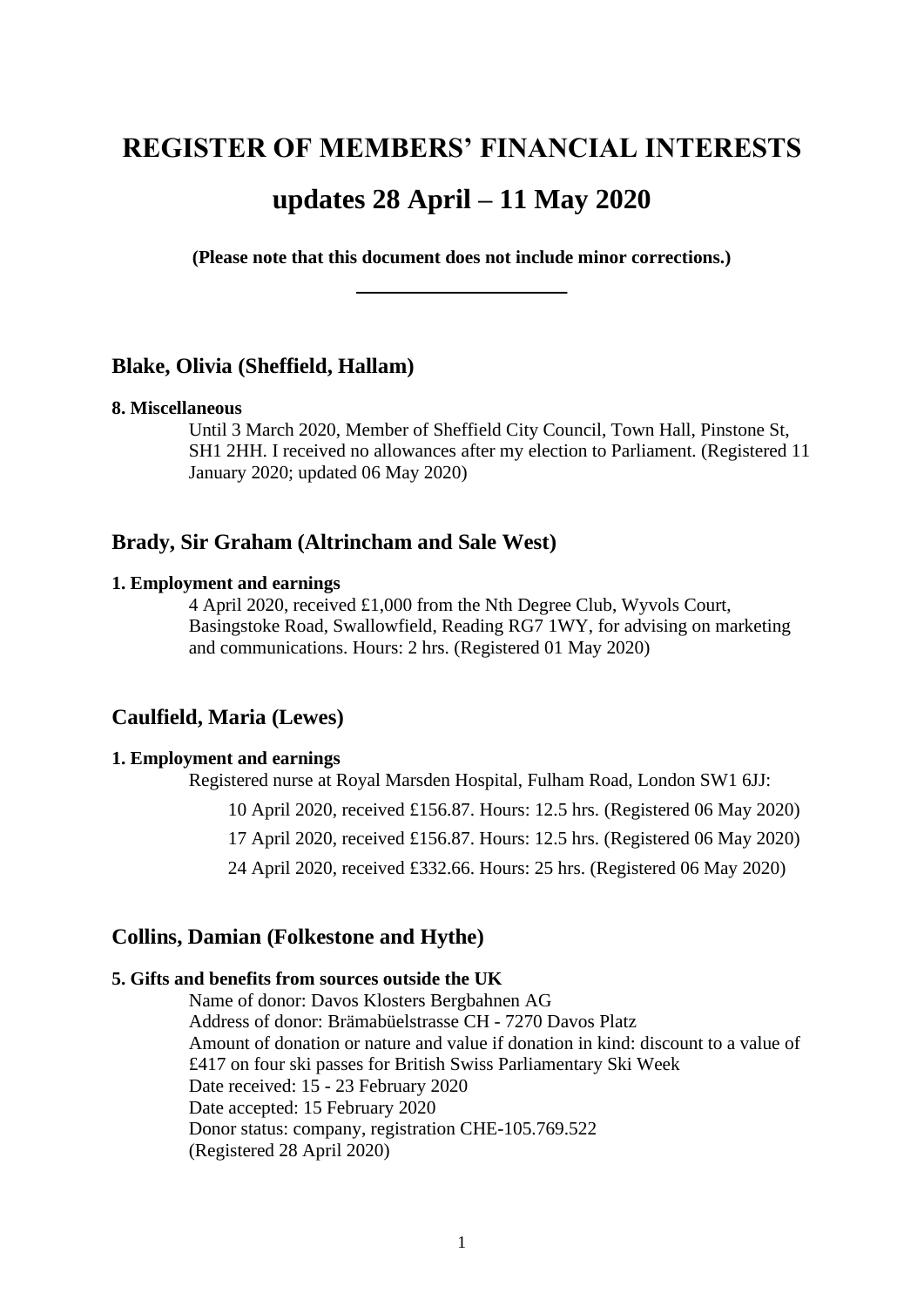Name of donor: Skigruppe der Bundesversammlung Address of donor: Nationalrat Martin Landolt, Sonnenweg 27, CH - 8752 Näfels

Amount of donation or nature and value if donation in kind: discount to a value of £417 on four ski passes for British Swiss Parliamentary Ski Week Date received: 15 - 23 February 2020 Date accepted: 15 February 2020 Donor status: unincorporated association (Registered 28 April 2020)

#### **8. Miscellaneous**

From 31 March 2020 until further notice, partner of Infotagion LLP, an independent fact checking service. This position is unremunerated and involves a commitment of 10 hrs per month. (Registered 28 April 2020)

## **Courts, Robert (Witney)**

## **1. Employment and earnings**

Payments received for my work at the bar of England and Wales, all done before my election. All earnings in this capacity were received subject to deductions for the costs of my chambers:

*25 January 2018, received £2,025 plus VAT from Evans Derry, 5 Church Hill, Coleshill, Warwickshire B46 3AD. (Registered 10 February 2020) This is a late entry to which the rectification procedure was applied on 30 April 2020. Paragraph 16 of Chapter 4 of the Guide to the Rules refers.*

*26 January 2018, received £3,750 plus VAT from Boyes Turner, Abbots House, Abbey St, Reading RG1 3BD. (Registered 10 February 2020) This is a late entry to which the rectification procedure was applied on 30 April 2020. Paragraph 16 of Chapter 4 of the Guide to the Rules refers.*

*6 February 2018, received £350 plus VAT from Evans Derry, 5 Church Hill, Coleshill, Warwickshire B46 3AD. (Registered 10 February 2020) This is a late entry to which the rectification procedure was applied on 30 April 2020. Paragraph 16 of Chapter 4 of the Guide to the Rules refers.*

*6 February 2018, received £1,225 plus VAT from Evans Derry, 5 Church Hill, Coleshill, Warwickshire B46 3AD. (Registered 10 February 2020) This is a late entry to which the rectification procedure was applied on 30 April 2020. Paragraph 16 of Chapter 4 of the Guide to the Rules refers.*

*6 February 2018, received £2,712 plus VAT from Evans Derry, 5 Church Hill, Coleshill, Warwickshire B46 3AD. (Registered 10 February 2020) This is a late entry to which the rectification procedure was applied on 30 April 2020. Paragraph 16 of Chapter 4 of the Guide to the Rules refers.*

*26 February 2018, received £3,250 plus VAT from Coles Miller LLP, 44/46 Parkstone Road, Poole BH15 2PG. (Registered 10 February 2020) This is a late entry to which the rectification procedure was applied on 30 April 2020. Paragraph 16 of Chapter 4 of the Guide to the Rules refers.*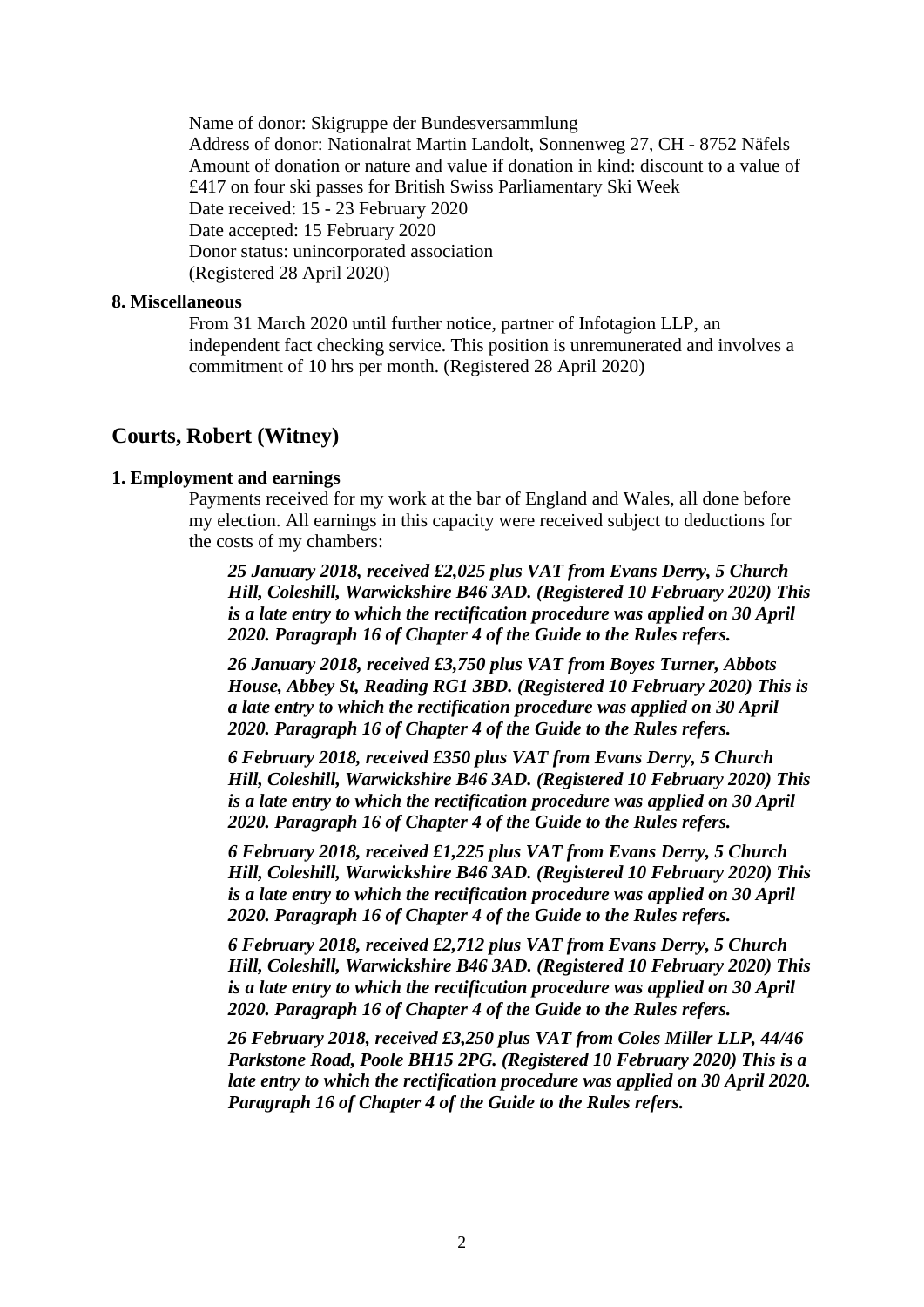*23 April 2019 received £800 plus VAT from Evans Derry, 5 Church Hill, Coleshill, Warwickshire B46 3AD. (Registered 10 February 2020) This is a late entry to which the rectification procedure was applied on 30 April 2020. Paragraph 16 of Chapter 4 of the Guide to the Rules refers.*

## **Crouch, Tracey (Chatham and Aylesford)**

## **1. Employment and earnings**

From 1 February 2019 until 31 March 2020, Senior Adviser to the Playbook, a creative communications agency for sport, consumer, technology and business brands. Address: 70 Gray's Inn Road, London WC1X 8BT. I received £4,250 a month for providing advice on the benefits of sport. Hours: 20 hrs a month. I consulted ACoBA about this appointment. (Registered 05 May 2019; updated 28 April 2020)

## **Debbonaire, Thangam (Bristol West)**

# **1. Employment and earnings**

Payments from ComRes, 4 Millbank, Westminster, London SW1P 3JA, for completing surveys. All payments are made direct to charity or community organisations. (Updated 13 June 2019)

8 January 2020, payment of £75. Hours: 20 mins. (Registered 30 April 2020)

16 January 2020, payment of £50. Hours: 15 mins. (Registered 30 April 2020)

11 February 2020, payment of £75. Hours: 20 mins. (Registered 30 April 2020)

13 March 2020, payment of £75. Hours: 20 mins. (Registered 30 April 2020)

30 April 2020, payment of £75. Hours: 20 mins. (Registered 30 April 2020)

Payments from YouGov, 50 Featherstone Street, London EC1Y 8RT, for completing surveys. All payments are made direct to charity or community organisations. (Updated 13 June 2019)

Payment of £60 expected for a survey completed on 7 May 2020. Hours: 15 mins. (Registered 07 May 2020)

# **Eastwood, Mark (Dewsbury)**

#### **2. (b) Any other support not included in Category 2(a)**

Name of donor: Senator International Ltd Address of donor: Sykeside Drive, Altham Business Park, Accrington BB5 5YE Amount of donation or nature and value if donation in kind: Constituency office furniture with a value of £2,677. Payment was unexpectedly waived. Date received: 24 January 2020 Date accepted: 1 April 2020 Donor status: company, registration 01323955 (Registered 28 April 2020)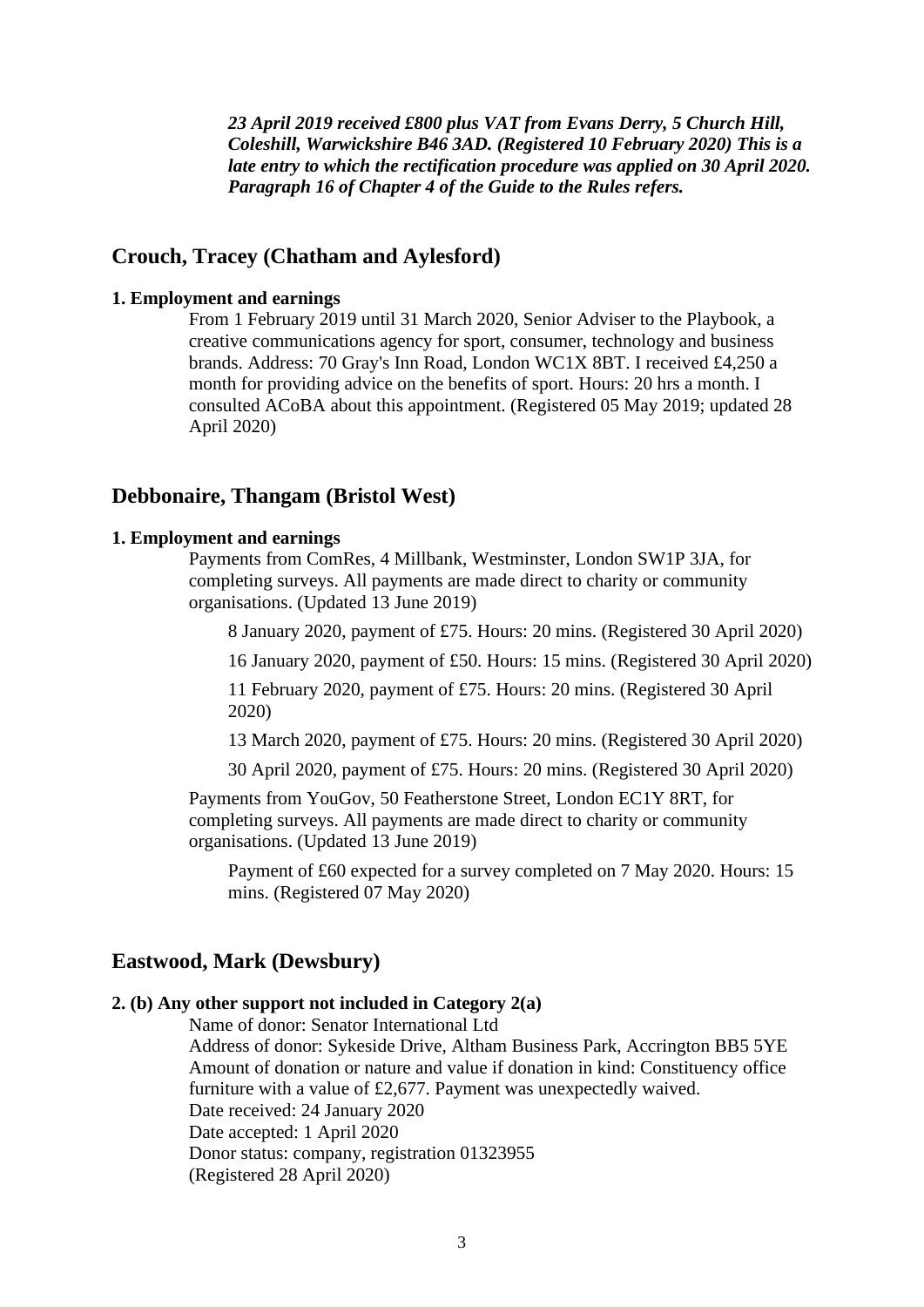# **Everitt, Ben (Milton Keynes North)**

#### **1. Employment and earnings**

Until 31 March 2020, Councillor, Aylesbury Vale District Council, The Gateway, Gatehouse Road, Aylesbury HP19 8FF. I received a monthly allowance of £285. Hours: 10 hrs a month. (Registered 23 December 2019; updated 11 May 2020)

From 1 April 2020, Councillor, Buckinghamshire Council, The Gateway, Gatehouse Road, Aylesbury HP19 8FF. I receive a monthly allowance of £1,083.33. Hours: 15-20 hrs a month. (Registered 11 May 2020)

## **Fletcher, Mark (Bolsover)**

## **2. (a) Support linked to an MP but received by a local party organisation or indirectly via a central party organisation**

Name of donor: Stalbury Trustees Address of donor: c/o Forsters LLP, 31 Hill Street, London W1J 5LS Amount of donation or nature and value if donation in kind: £3,000 Donor status: company, registration 01430799 (Registered 01 May 2020)

## **Flynn, Stephen (Aberdeen South)**

#### **1. Employment and earnings**

Payments from Aberdeen City Council, Town House, Broad Street, Aberdeen AB10 1FY, for my role as a Councillor:

30 March 2020, received final payment of £338.50. Hours: estimated at between 20 and 25 hrs. (Registered 01 May 2020)

## **Ghani, Ms Nusrat (Wealden)**

#### **1. Employment and earnings**

From 9 March 2020 until further notice, a Senior Fellow at Policy Exchange (think tank), 8-10 Great George Street, Westminster, London SW1P 3AE. I receive £20,000 a year for providing advice on trade, maritime, security and terrorism. Hours: expected to be 15 hrs a month. I consulted ACoBA about this role. (Registered 01 May 2020)

# **Gill, Preet Kaur (Birmingham, Edgbaston)**

#### **8. Miscellaneous**

From 29 April 2020, an ambassador for the West Bromwich Albion Foundation, which is the charity of West Bromwich Albion Football Club, designed to connect with and support local communities. From 22 September 2017 until 29 April 2020, I was a trustee. (Registered 11 December 2018; updated 01 May 2020)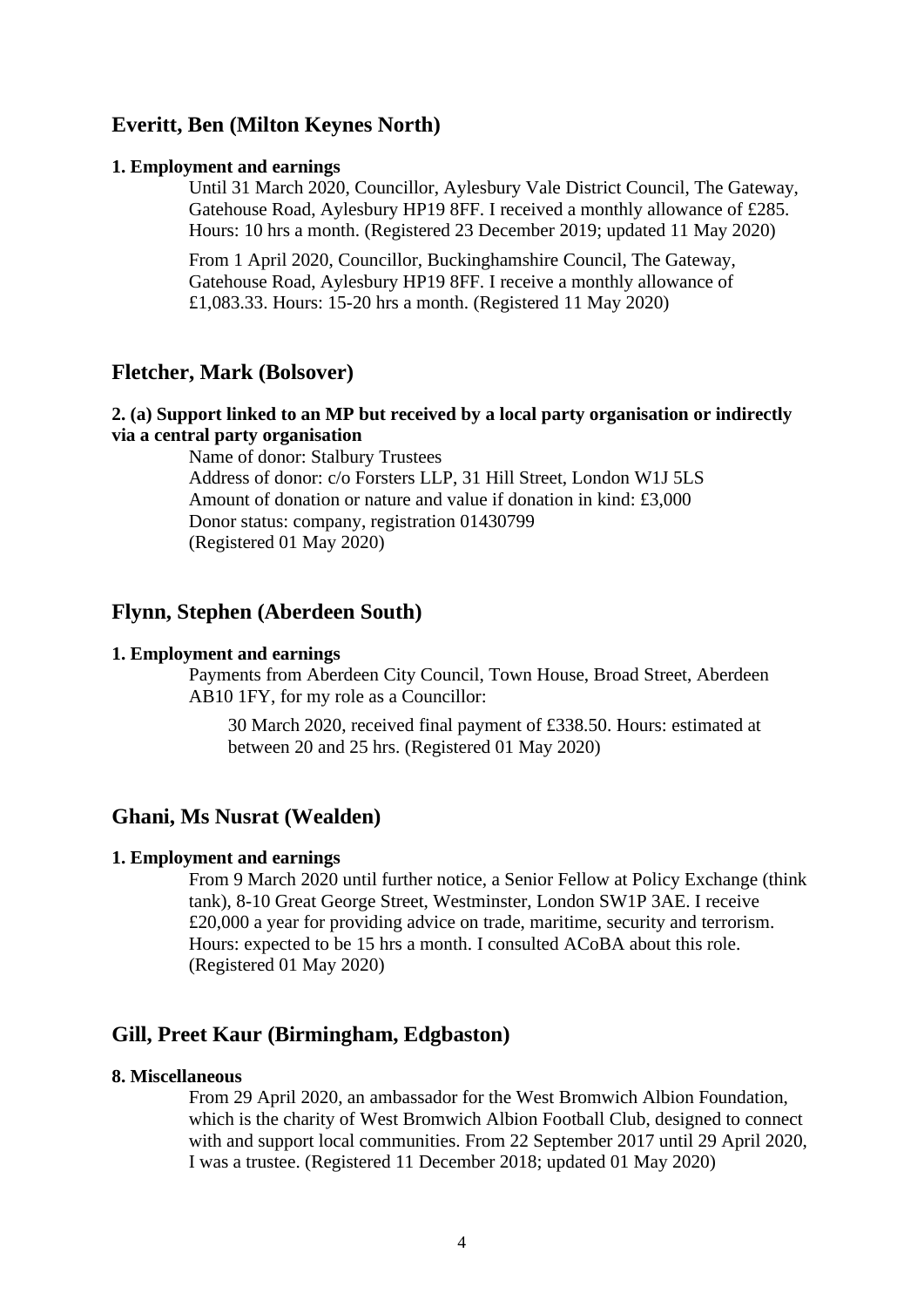# **Gillan, Dame Cheryl (Chesham and Amersham)**

#### **1. Employment and earnings**

Until 31 March 2020, Member of Advisory Panel on Marketing, GovNet Communications, St James's Buildings, Market St, Manchester M1 6PP. I received £5,000 per annum. Hours: 20 hrs (6 meetings) a year. (Registered 15 May 2014; updated 10 February 2020 and 29 April 2020)

# **Hayes, Sir John (South Holland and The Deepings)**

#### **1. Employment and earnings**

From 1 April 2020 to 31 March 2022, part-time professor in Political Studies at the University of Bolton, Deane Road, Bolton BL3 5AB. I receive £38,000 per annum, paid monthly. Hours: 20-30 hrs per month. (Registered 29 April 2020)

## **Javid, Sajid (Bromsgrove)**

#### **3. Gifts, benefits and hospitality from UK sources**

Name of donor: Berkmann Wine Cellars Ltd Address of donor: 10-12 Brewery Road, London N7 9NH Amount of donation or nature and value if donation in kind: Wine with a value of £713.70 Date received: 2 April 2020 Date accepted: 3 April 2020 Donor status: company, registration 02190816 (Registered 29 April 2020)

# **Johnson, Boris (Uxbridge and South Ruislip)**

## **1. Employment and earnings**

Payments from Hodder and Stoughton UK, Carmelite House, 50 Victoria Embankment, London EC4Y 0DZ, via United Agents, 12-26 Lexington St, London W1F 0LE:

8 April 2020, received £7,013.01 for royalties on book already written. Hours: no additional hours. (Registered 29 April 2020)

Payments from HarperCollins UK, 1 London Bridge St, London SE1 9GF, via Rogers, Coleridge and White Ltd, 20 Powis Mews, London W11 1JN:

2 April 2020, received £2,279.86 for royalties on books already written. Hours: no additional hours. (Registered 28 April 2020)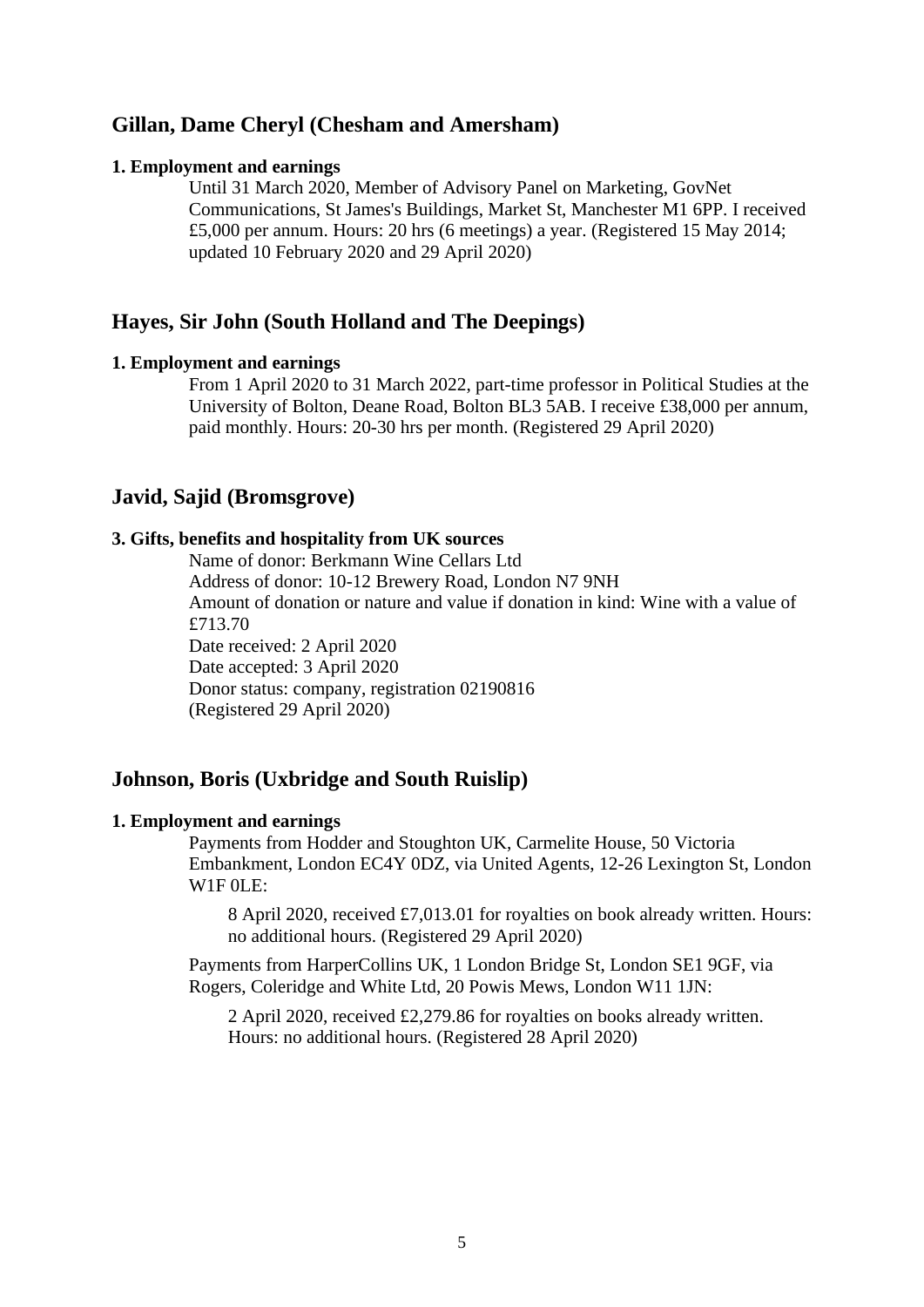# **Knight, Julian (Solihull)**

#### **1. Employment and earnings**

Payments from YouGov, 50 Featherstone Street, London EC1Y 8RT, for completing surveys:

25 February 2020, received £110. Hours: 1 hr. (Registered 11 May 2020)

23 April 2020, payment of £100. Hours: 1 hr. (Registered 11 May 2020)

23 April 2020, received £50. Hours: 30 mins. (Registered 11 May 2020)

23 April 2020, received £100. Hours: 1 hr. (Registered 11 May 2020)

## **6. Land and property portfolio: (i) value over £100,000 and/or (ii) giving rental income of over £10,000 a year**

From 1 December 2015 until 1 March 2020, house in Haywards Heath, owned jointly with my wife: (i) and (ii). (Registered 08 December 2015; updated 29 June 2017 and 11 May 2020)

# **Long Bailey, Rebecca (Salford and Eccles)**

## **2. (b) Any other support not included in Category 2(a)**

Name of donor: Momentum Campaign (Services) Ltd.

Address of donor: Unit 303 Canon Wharf, Pell Street, London SE8 5EN Amount of donation or nature and value if donation in kind: donation in kind comprising miscellaneous expenses for my leadership campaign, total value £34,493.17. These expenses included insurance, video production costs, events, digital infrastructure, merchandise, travel costs, leaflet printing, text messaging services, and digital advertisements. My campaign repaid the expenses in full, in two instalments: £24,493.17 on 3 April 2020 and £10,000 on April 6 April 2020. Date received: 15 January 2020

Date accepted: 5 February 2020

Donor status: company, registration 09654873

(Registered 05 February 2020; updated 04 May 2020)

Name of donor: Momentum

Address of donor: Surrey Quays, Pell Street, London SE8 5EN Amount of donation or nature and value if donation in kind: Momentum staff time spent on my leadership campaign between 15 January and 2 April 2020, total value £85,376.19. My campaign made the following repayments towards the cost of this support: £7,000 on 31 March 2020, £15,000 on 6 April 2020, and £6,363.63 on 7 April 2020, a total repayment of £28,363.63. On 4 May 2020, Momentum refunded £19,466.67 to give a total of £8,896.96 repaid. Date received: 15 January 2020 - 2 April 2020 Date accepted: 15 January 2020 Donor status: company, registration 09654873 (Registered 28 February 2020; updated 06 May 2020)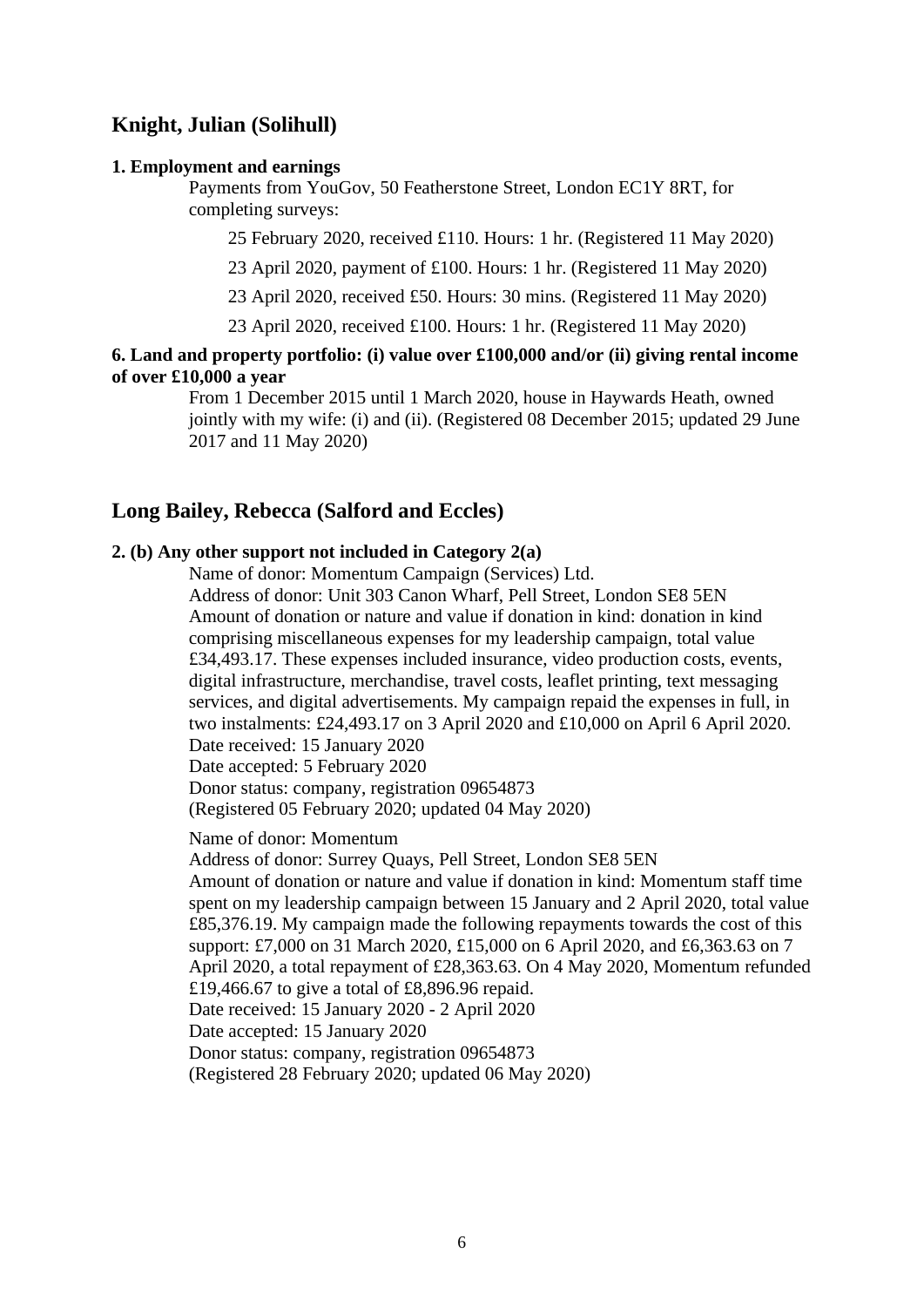Name of donor: Fire Brigades Union Address of donor: Bradley House, 68 Coombe Rd, Kingston-upon-Thames KT2 7AE Amount of donation or nature and value if donation in kind: £25,000 for my leadership campaign Date received: 4 March 2020 Date accepted: 4 March 2020 Donor status: trade union (Registered 28 April 2020)

## **Mahmood, Mr Khalid (Birmingham, Perry Barr)**

#### **1. Employment and earnings**

From 1 April 2019 until 30 April 2020, a senior fellow at Policy Exchange (think tank), 8-10 Great George Street, Westminster, London SW1P 3AE. I received £2,088 a month for providing advice on Tackling Terrorism, International Relations, European Affairs and Community Cohesion. Hours: 15 hrs a month. (Registered 20 April 2020; updated 29 April 2020)

## **Morrissey, Joy (Beaconsfield)**

#### **1. Employment and earnings**

Until 13 April 2020, Councillor, Ealing Council, Perceval House, Uxbridge Rd, London W5 2HL. My monthly allowance of £990 ended in January 2020. Hours: approx. 15 hrs a week. (Registered 10 January 2020; updated 07 May 2020)

# **Neill, Sir Robert (Bromley and Chislehurst)**

#### **1. Employment and earnings**

30 March 2020, received £7,500 from the Masonic Charitable Foundation, a client of RJMN Ltd, for providing strategy and communications advice. Address: 60 Great Queen Street, Holborn, London WC2B 5AZ. Hours: 10 hrs. (Registered 30 April 2020)

## **Phillips, Jess (Birmingham, Yardley)**

## **1. Employment and earnings**

1 April 2020, received £2,000 from Rumpus Media, 10th Floor, the Met Building, 22 Percy Street, London W1T 2AU, for appearing on a consumer affairs entertainment show. Hours: 5 hrs. (Registered 04 May 2020)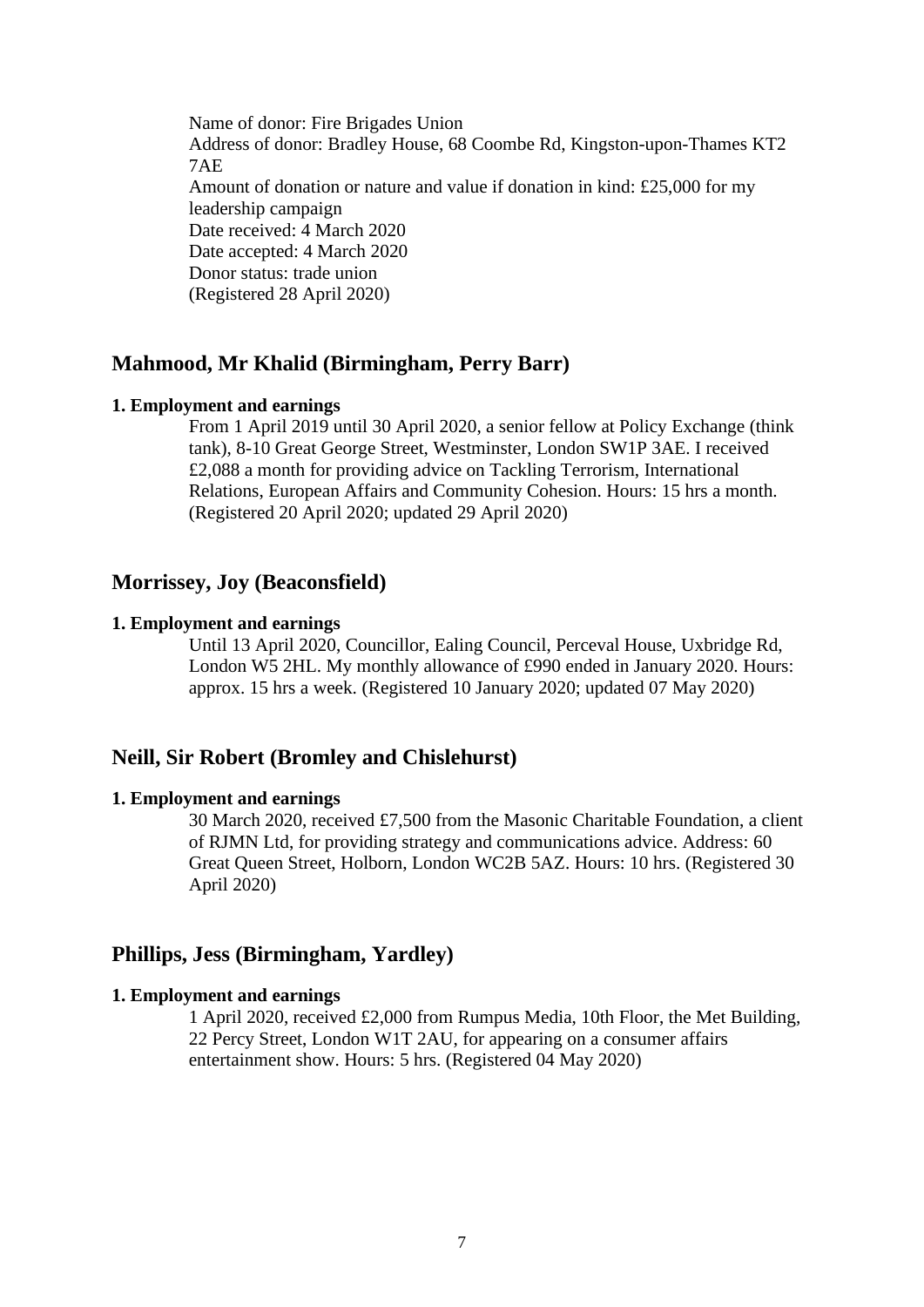# **Phillipson, Bridget (Houghton and Sunderland South)**

#### **1. Employment and earnings**

Payments from YouGov, 50 Featherstone Street, London EC1Y 8RT, for completing opinion surveys. All fees paid direct to Houghton and Sunderland South Constituency Labour Party:

27 January 2020, payment of £80. Hours: approx. 30 mins. (Registered 04 May 2020)

6 February 2020, payment of £50. Hours: approx. 30 mins. (Registered 04 May 2020)

11 March 2020, payment of £100. Hours: approx. 30 mins. (Registered 04 May 2020)

19 March 2020, payment of £100. Hours: approx. 30 mins. (Registered 04 May 2020)

4 May 2020 payment of £60. Hours: approx. 30 mins. (Registered 04 May 2020)

# **Pincher, Christopher (Tamworth)**

# **1. Employment and earnings**

Payments from the Critic (magazine), 83 Victoria Street, London SW1H 0HW:

15 April 2020, received £600 for writing three articles. Hours: 6 hrs (2 hrs per article). £200 of this payment was donated to charity. (Registered 05 May 2020)

# **Pritchard, Mark (The Wrekin)**

#### **1. Employment and earnings**

From 29 November 2019 until 30 April 2020, Non-Executive Chairman and Director of PASS Technology Group Ltd (technology solutions) of 45 Pall Mall, London, England, SW1Y 5JG; a client of Mark Pritchard Advisory Ltd. Until 31 March 2020 I received £4,000 per month, and £2,000 in April 2020, for an expected monthly commitment of 16 hrs, providing strategic counsel and advice. (Registered 30 December 2019; updated 04 May 2020)

# **Richards, Nicola (West Bromwich East)**

## **1. Employment and earnings**

Payments from Dudley Metropolitan Borough, 1 Priory Road, Dudley DY1 1HF, for my role as a Councillor:

31 March 2020, received £782.92. Hours: 20 hrs. (Registered 29 April 2020)

From April 2020 until further notice, I receive £782.92 a month. Hours: 20 hrs a month. (Registered 04 May 2020)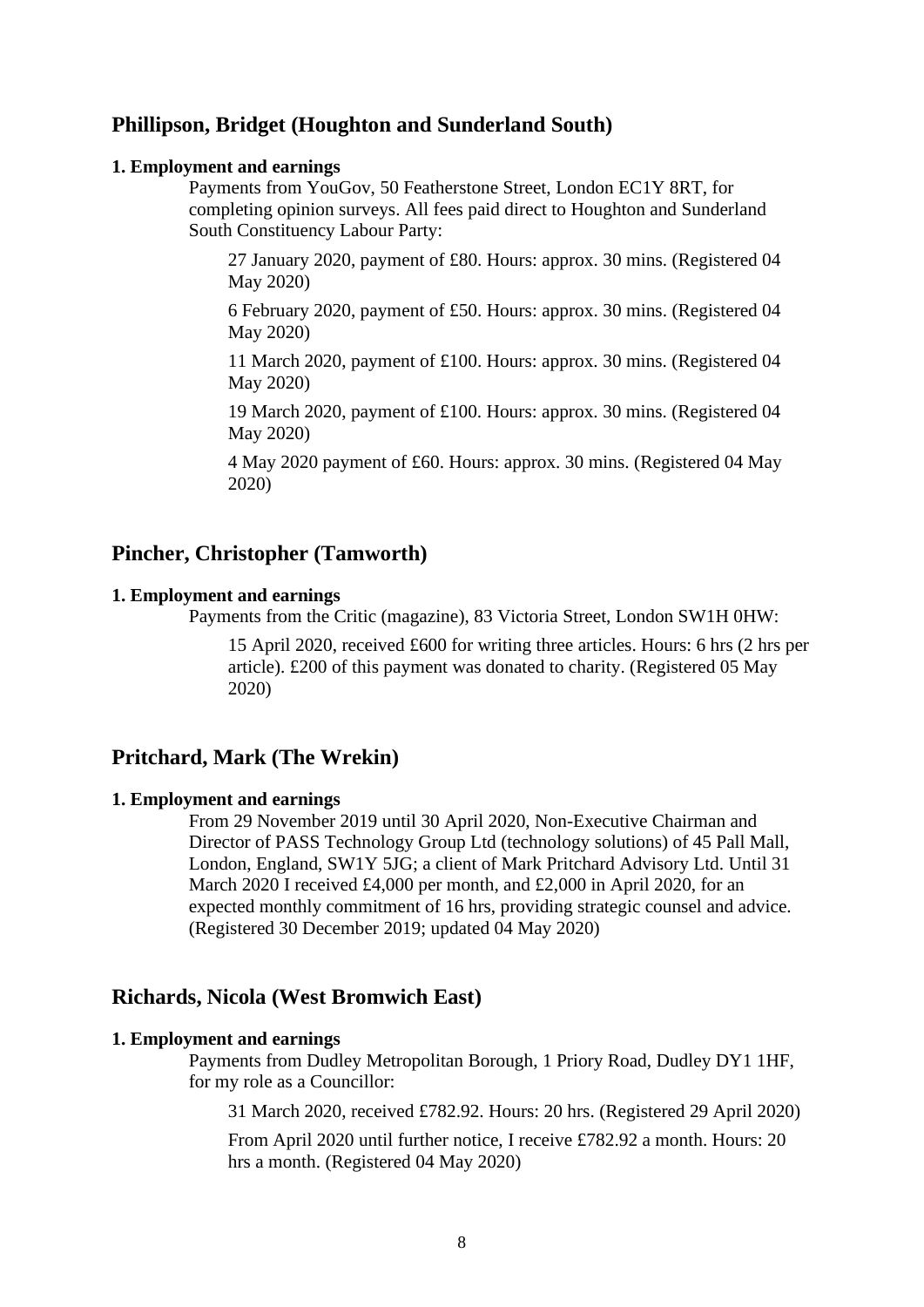# **Scully, Paul (Sutton and Cheam)**

#### **8. Miscellaneous**

From 8 January 2018 until 13 February 2020, vice-chairman of the Conservative Party. This post carried a part time salary. (Registered 29 January 2018; updated 28 April 2020)

# **Stafford, Alexander (Rother Valley)**

### **1. Employment and earnings**

Payments from YouGov plc, 50 Featherstone St, London EC1Y 8RT, for opinion surveys:

21 April 2020, received £50. Hours: 30 mins. (Registered 04 May 2020)

21 April 2020, received £100. Hours: 30 mins. (Registered 04 May 2020)

21 April 2020, received £100. Hours: 30 mins. (Registered 04 May 2020)

# **Stephens, Chris (Glasgow South West)**

#### **2. (b) Any other support not included in Category 2(a)**

Name of donor: Public and Commercial Services Union (PCS) Address of donor: 160 Falcon Road, London SW11 2LN Amount of donation or nature and value if donation in kind: Administration and coordination of the PCS Parliamentary Group, which I chair, by Solidarity Consulting Ltd, at a value of £30,258 from 1 January 2020 to 31 December 2020 Date received: 1 January 2020 - 31 December 2020 Date accepted: 1 January 2020 Donor status: trade union (Registered 06 May 2020)

## **8. Miscellaneous**

From 4 May 2020, a trustee of Feeding Britain, an independent charity working to eliminate hunger and its root causes from the UK. (Registered 06 May 2020)

## **Sunderland, James (Bracknell)**

## **8. Miscellaneous**

On 16 April 2020, I secured a donation from Dell of fifteen laptops for the Citizens Advice Bureau in Bracknell. (Registered 11 May 2020)

On 30 April 2020, I secured a donation from Hewlett Packard Enterprise of fifteen laptops for the Citizens Advice Bureau in Bracknell. (Registered 11 May 2020)